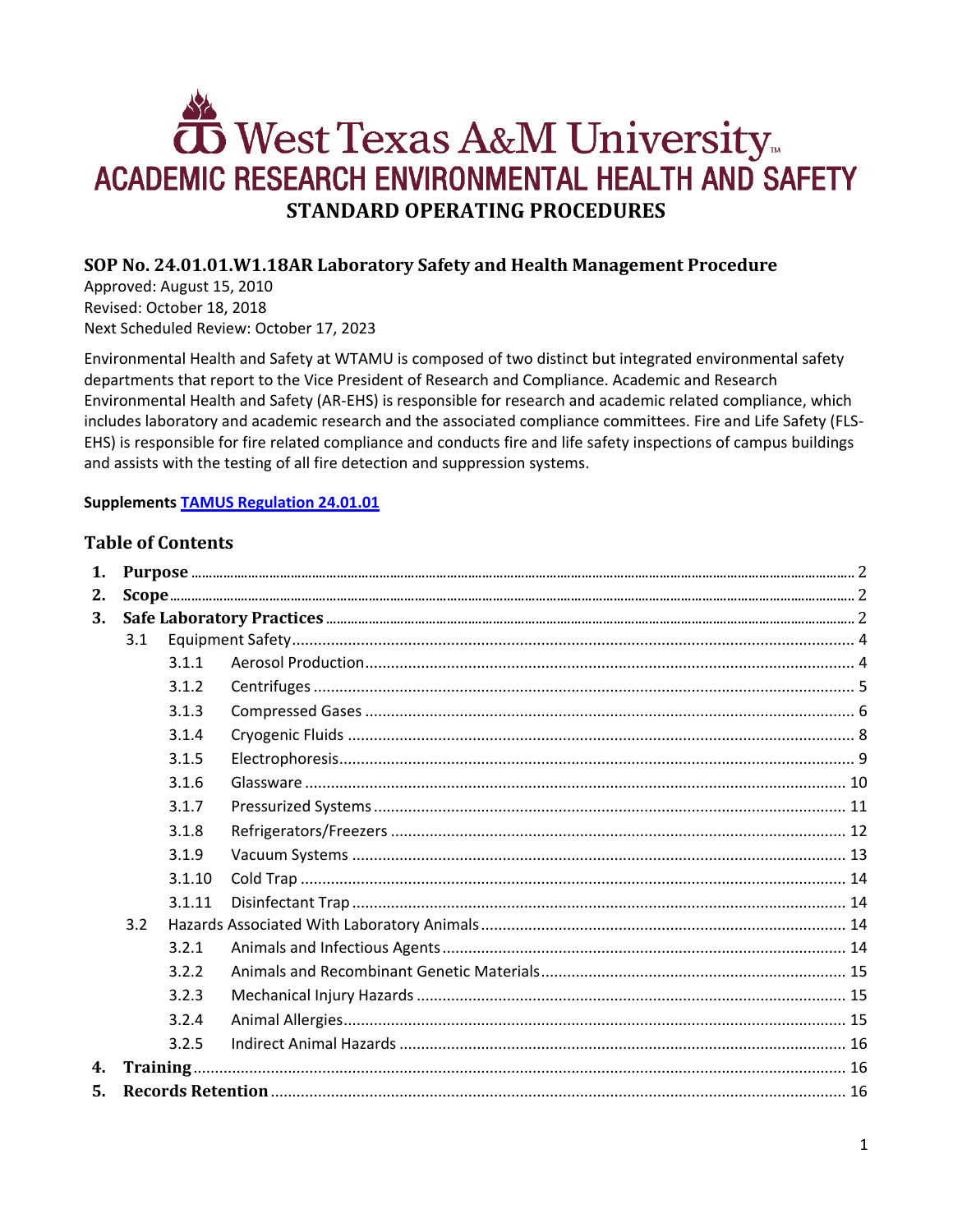# <span id="page-1-0"></span>**1. Purpose**

This procedure is provided to assist WTAMU Departments in meeting laboratory safety requirements to protect students, employees, and the environment as stated in Texas A&M System Standard 24.01.04.EHS-14.

This procedure discusses the following:

- $\triangleright$  Common laboratory hazards;
- $\triangleright$  Controlling laboratory risks;
- $\triangleright$  Safe laboratory practices;
- $\triangleright$  Equipment safety;
- $\triangleright$  Hazards associated with laboratory animals;
- $\triangleright$  Chemical laboratory safety; and
- $\triangleright$  Biological laboratory safety.

#### <span id="page-1-1"></span>**2. Scope**

This procedure applies to any student, employee, instructor, researcher, or visitor that will be working in or visiting a laboratory at WTAMU.

# <span id="page-1-2"></span>**3. Safe Laboratory Practices**

Administrative and engineering controls can help minimize laboratory risks. However, safety-conscious workers using good laboratory practices are the most important component of laboratory safety. The following factors are important for safe laboratory operations:

- $\triangleright$  Adequate facilities:
	- Proper ventilation
	- No slip surfaces
	- Handwashing facilities
- $\triangleright$  Available and appropriate safety equipment:
	- Personal protective equipment
	- Laboratory equipment
	- Safety devices on laboratory equipment, machines, devices, and instruments
- $\triangleright$  Appropriate emergency equipment:
	- Fire extinguishers
	- **•** Emergency showers
	- Eye wash stations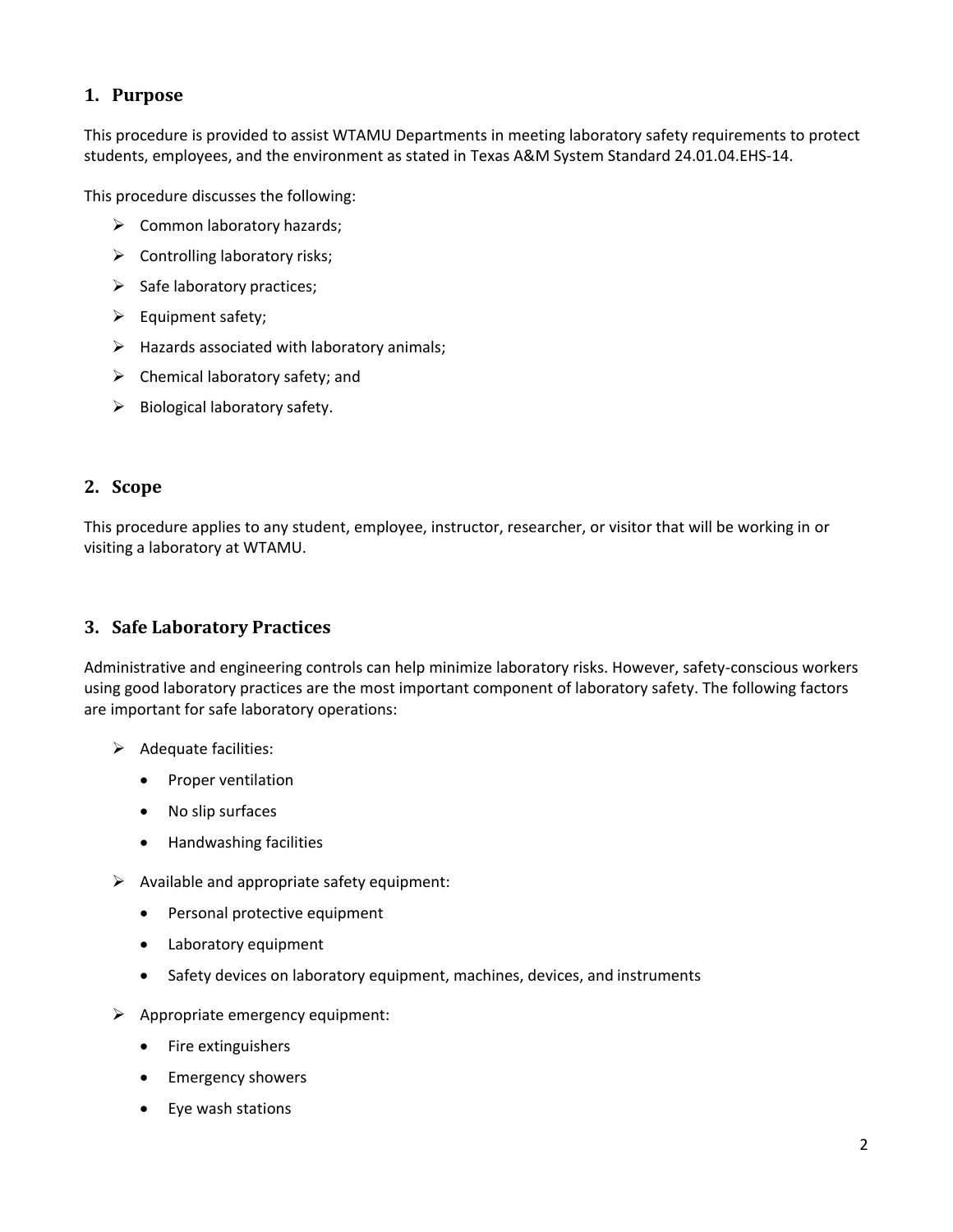- $\triangleright$  Appropriate procedures:
	- Good housekeeping
	- Personal hygiene (e.g., washing hands)
- $\triangleright$  Knowledgeable workers:
	- Experienced
	- Trained

All laboratory doors should be labeled with emergency contact information. If an incident occurs during offhours, responders need to know the names and telephone numbers of the people responsible for laboratory operations. Keep this information current and accurate. Properly trained and experienced workers have the greatest ability to control laboratory risks. By using good laboratory practices, workers can minimize hazards, exposure, contamination, and workplace accidents.

To ensure laboratory safety, follow safe laboratory practices, including the following:

- $\triangleright$  Know about the chemicals and hazards associated with your laboratory.
- $\triangleright$  Know what to do in different emergency situations.
- $\triangleright$  Know how to read and interpret SDS.
- $\triangleright$  Wear personal protective equipment, as appropriate.
- $\triangleright$  Follow safe practices for working with chemicals.
- $\triangleright$  Ice from a laboratory ice machine should not be used for human consumption.
- $\triangleright$  Dedicate microwave ovens and other heating devices exclusively for food or for laboratory operations. Ensure that ovens are clearly labeled to indicate their function.
- $\triangleright$  Do not wear contact lenses around chemicals, fumes, dust particles, or other hazardous materials.
- $\triangleright$  Protect unattended operations from utility failures and other potential problems that could lead to overheating or other hazardous events.
- $\triangleright$  Avoid working alone in a laboratory.
- $\triangleright$  Avoid producing aerosols.
- $\triangleright$  Use extreme care when working with needles, blades, and glass.
- $\triangleright$  Do not eat, drink, or use tobacco products in the laboratory.
- $\triangleright$  Do not mouth pipette.
- $\triangleright$  Clean contaminated equipment and spills immediately. Avoid contaminating equipment with mercury. Clean mercury spills immediately. Chronic exposure to mercury can result from a few drops left uncleaned.
- $\triangleright$  Do not allow children in the laboratory. It is a violation of state law for a child to be unattended in a place that presents a risk of harm.
- $\triangleright$  Keep laboratory doors closed.
- $\triangleright$  Decontaminate all affected equipment.
- $\triangleright$  Avoid using dry ice in enclosed areas. Dry ice can produce elevated carbon dioxide levels.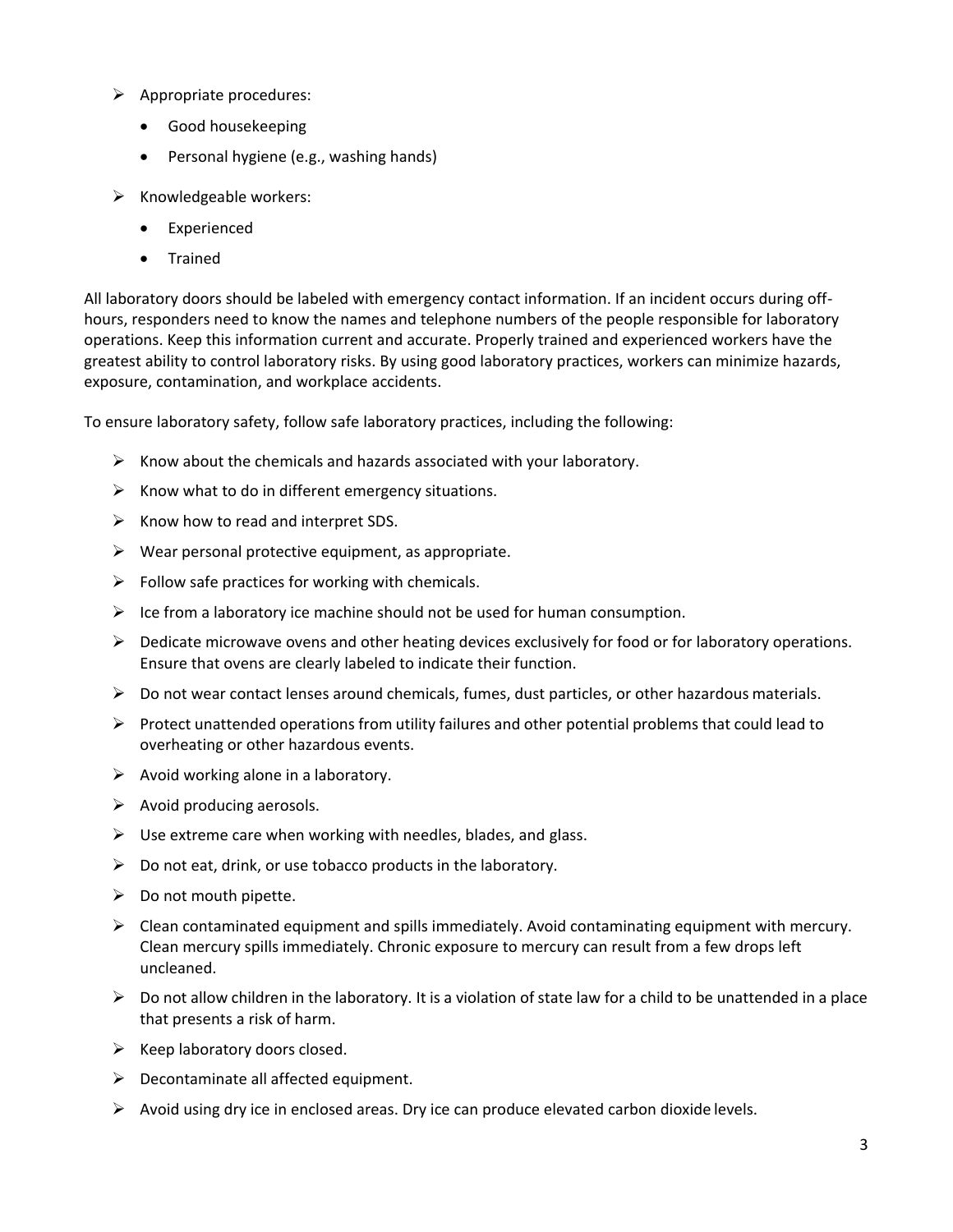- $\triangleright$  Dry ice mixed with isopropanol or ethanol may cause frostbite.
- $\triangleright$  Hallways, corridors, and exit ways must be kept clear. Do not locate, even temporarily, laboratory equipment or supplies in these areas.

**IMPORTANT:** *Never underestimate the hazards associated with a laboratory. If you are unsure about what you are doing, get assistance. Do not use unfamiliar chemicals, equipment, or procedures alone.*

## <span id="page-3-0"></span>3.1 Equipment Safety

There are four fundamental elements of equipment safety:

- $\triangleright$  Use the correct equipment.
- $\triangleright$  Know how to operate the equipment.
- $\triangleright$  Inspect the equipment.
- $\triangleright$  Use the equipment properly.

Working in a laboratory requires various types of equipment. To ensure equipment safety, you must be familiar with the following:

- $\triangleright$  Equipment operation
- $\triangleright$  Applicable safeguards
- $\triangleright$  Maintenance requirements

*Use equipment for its intended purpose only. Do not modify or adapt equipment without guidance from the equipment manufacturer or Environmental Health and Safety. Do not defeat, remove, or override equipment safety devices.*

Always inspect equipment before using it. Ensure that the equipment meets the following requirements:

- $\triangleright$  Controls and safeguards are adequate and functional.
- $\triangleright$  Location is safe and well-ventilated, if necessary.
- $\triangleright$  Equipment works properly.

**IMPORTANT:** *Disconnect any equipment that is unsafe or does not work properly and remove it from service. Notify other users of the problem. Refer to other sections in this document for specific information on operating laboratory equipment, such as fume hoods, heating devices, vacuums, etc.*

#### <span id="page-3-1"></span>**3.1.1 Aerosol Production**

The term "aerosol" refers to the physical state of liquid or solid particles suspended in the air. Aerosols containing infectious agents and hazardous materials can pose a serious risk because:

- $\triangleright$  Small aerosol particles can readily penetrate and remain deep in the respiratory tract, if inhaled.
- $\triangleright$  Aerosols may remain suspended in the air for long periods of time.
- $\triangleright$  Aerosol particles can easily contaminate equipment, ventilation systems, and human skin.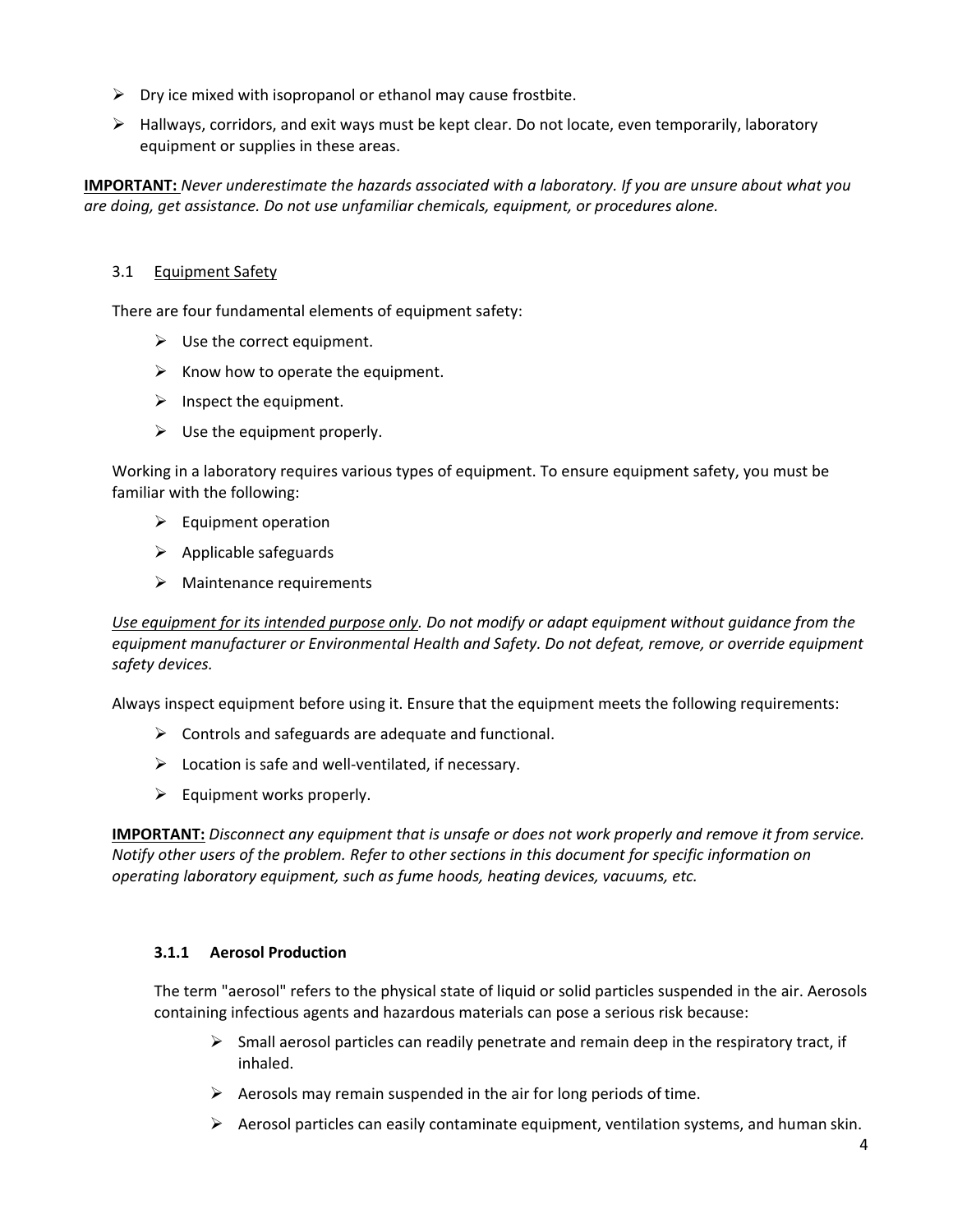The following equipment may produce aerosols:

- $\triangleright$  Centrifuge
- $\triangleright$  Blender
- $\triangleright$  Shaker
- $\triangleright$  Magnetic stirrer
- $\triangleright$  Sonicator
- $\triangleright$  Pipette
- $\triangleright$  Vortex mixer
- $\triangleright$  Syringe and needle
- $\triangleright$  Vacuum-sealed ampoule
- $\triangleright$  Grinder, mortar, and pestle
- $\triangleright$  Test tubes and culture tubes
- $\triangleright$  Heated inoculating loop
- $\triangleright$  Separator funnel

Follow these guidelines to eliminate or reduce the hazards associated with aerosols:

- $\triangleright$  Conduct procedures that may produce aerosols in a biological safety cabinet or a chemical fumehood.
- $\triangleright$  Keep tubes stoppered when vortexing or centrifuging.
- $\triangleright$  Allow aerosols to settle for one to five minutes before opening a centrifuge, blender, or tube.
- $\triangleright$  Place a cloth soaked with disinfectant over the work surface to kill any biohazardous agents.
- $\triangleright$  Slowly reconstitute or dilute the contents of an ampoule.
- $\triangleright$  When combining liquids, discharge the secondary material down the side of the container or as close to the surface of the primary liquid as possible.
- $\triangleright$  Avoid splattering by allowing inoculating loops or needles to cool before touching biological specimens.
- $\triangleright$  Use a mechanical pipetting device.

# <span id="page-4-0"></span>**3.1.2 Centrifuges**

Centrifuging presents the possibility of two serious hazards: mechanical failure and aerosols. The most common hazard associated with centrifuging is a broken tube. To ensure safety when operating a centrifuge, take precautions to ensure the following:

- $\triangleright$  Proper loading (accurate balancing)
- $\triangleright$  Safe operating speeds (do not exceed manufacturer recommendations)
- $\triangleright$  Safe stopping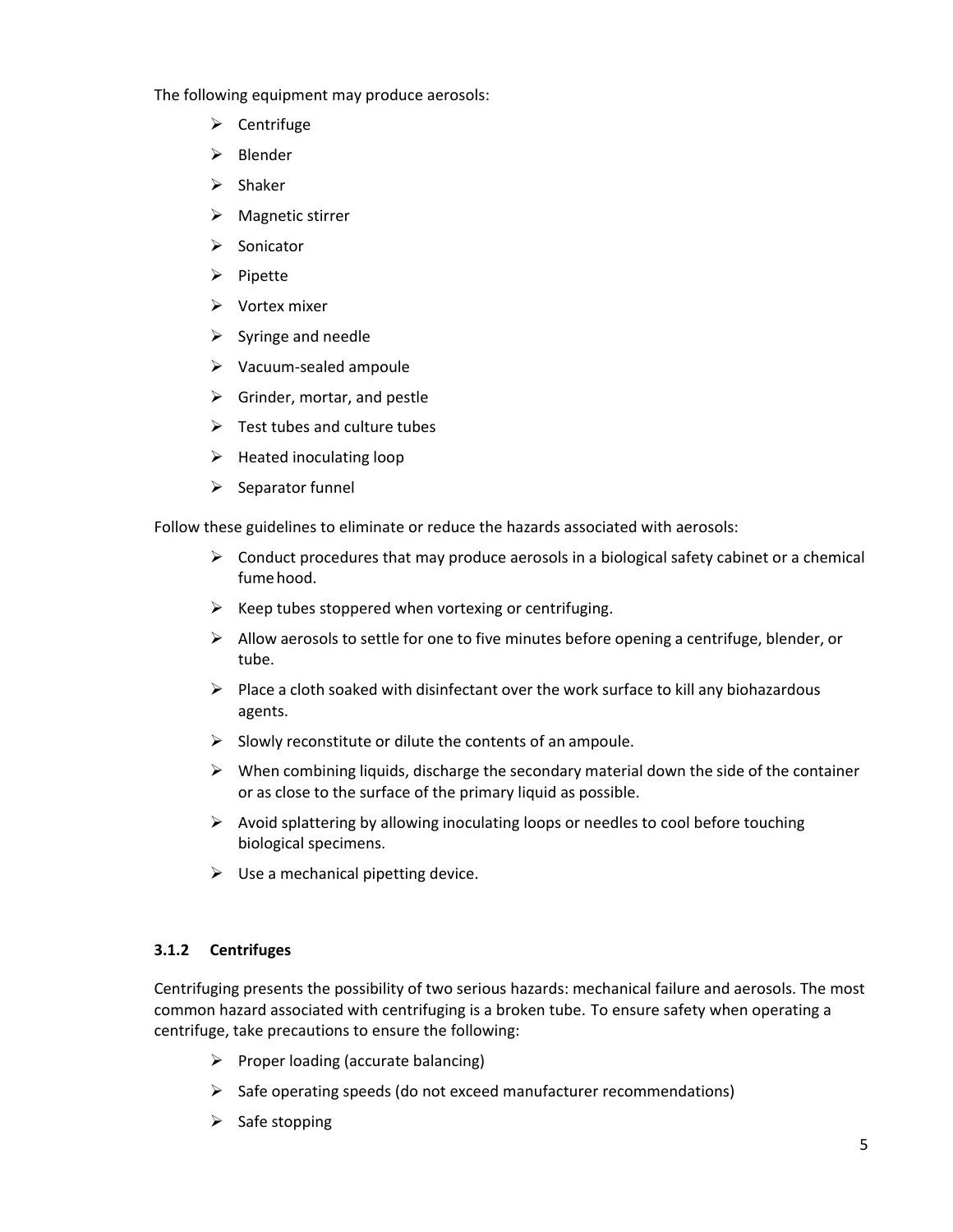- $\triangleright$  Complete removal of materials
- $\triangleright$  Proper cleanup

Follow these guidelines when working with a centrifuge:

- $\triangleright$  When loading the rotor, examine the tubes for signs of stress and discard any tubes that are damaged.
- $\triangleright$  Inspect the inside of each tube cavity or bucket. Remove any glass or other debris from the rubbercushion.
- $\triangleright$  Ensure that the centrifuge has adequate shielding to guard against accidental fly-aways.
- $\triangleright$  Use a centrifuge only if it has a disconnect switch that deactivates the rotor when the lid is open.
- $\triangleright$  Do not overfill a centrifuge tube to the point where the rim, cap, or cotton plug becomes wet.
- $\triangleright$  Always keep the lid closed during operation and shut down. Do not open the lid until the rotor is completely stopped.
- $\triangleright$  Do not brake the head rotation by hand.
- $\triangleright$  Do not use aluminum foil to cap a centrifuge tube. Foil may rupture or detach.
- $\triangleright$  When balancing the rotors, consider the tubes, buckets, adapters, inserts, and any added solution.
- $\triangleright$  Stop the rotor and discontinue operation if you notice anything abnormal such as a noise or vibration.
- $\triangleright$  Rotor heads, buckets, adapters, tubes, and plastic inserts must match.
- $\triangleright$  Low-speed and small portable centrifuges that do not have aerosol-tight chambers may allow aerosols to escape. Use a safety bucket to prevent aerosols from escaping.
- $\triangleright$  High-speed centrifuges pose additional hazards due to the higher stress and force applied to their rotors and tubes. In addition to the safety guidelines outlined above, follow these guidelines for high-speed centrifuges:
	- Filter the air exhausted from the vacuum lines.
	- Keep a record of rotor usage, in order to avoid the hazard of metal fatigue.
	- Frequently inspect, clean, and dry rotors to prevent corrosion or other damage.
	- Follow the manufacturers operating instructions exactly.

#### <span id="page-5-0"></span>**3.1.3 Compressed Gases**

Compressed gases in the laboratory present chemical and physical hazards. If compressed gases are accidentally released, they may cause the following:

- $\triangleright$  Depleted oxygen atmosphere
- $\triangleright$  Fire
- $\triangleright$  Adverse health effects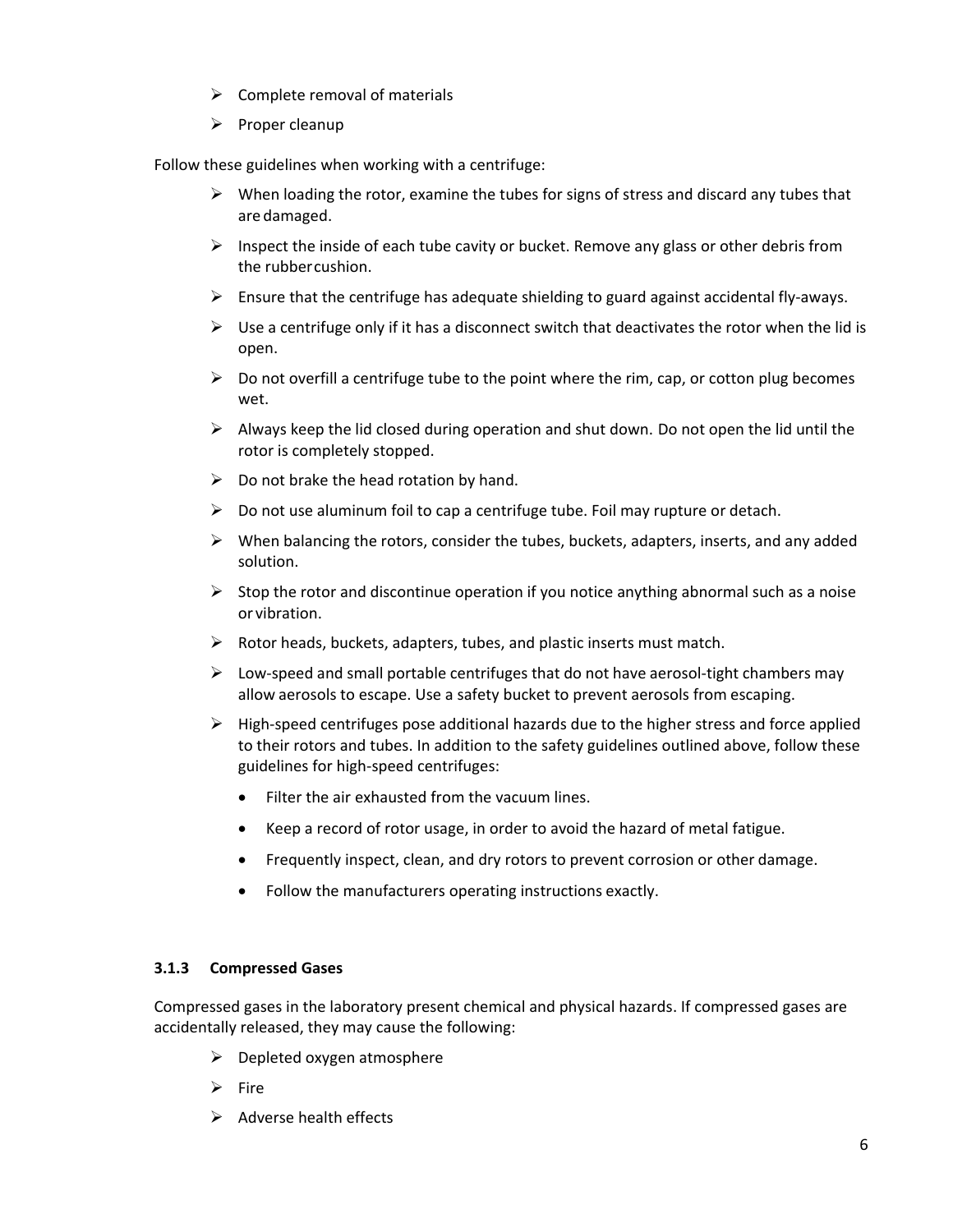$\triangleright$  Cylinders that are knocked over or dropped can be very dangerous and can cause serious injuries. If a valve is knocked off a compressed gas cylinder, the cylinder can become a lethal projectile. Because disposal of compressed gas cylinders is difficult and expensive, be sure to arrange a return agreement with suppliers prior to purchase.

**IMPORTANT:** *Cylinders can travel through walls much like a torpedo travels through water. They can cause structural damage, severe injury, and death.*

Follow these guidelines to ensure safe storage of gas cylinders:

- $\triangleright$  Secure all cylinders in racks, holders, or clamping devices. Fasten cylinders individually (not ganged) in a well-ventilated area.
- $\triangleright$  Do not rely on color to identify container contents. Check the label.
- $\triangleright$  Close valves and release pressure on the regulators when cylinders are not in use.
- $\triangleright$  Minimize the number of hazardous gas cylinders in a laboratory. Do not exceed the following:
	- Three 10" x 50" flammable gas and/or oxygen cylinders, and
	- Two 9" x 30" liquefied flammable gas cylinders, and
	- Three 4" x 15" cylinders of severely toxic gases (e.g., arsine, chlorine, diborane, fluorine, hydrogen cyanide, methyl bromide, nitric oxide, phosgene).
- $\triangleright$  Keep heat, sparks, flames, and electrical circuits away from gas cylinders.
- $\triangleright$  Store cylinders of flammable and oxidizing agents at least 20 feet apart, or separate these items with afirewall.
- $\triangleright$  Do not store gas cylinders in hallways or public areas.

When working with compressed gas cylinders, remember the following:

- $\triangleright$  Never move a gas cylinder unless the cylinder cap is in place and the cylinder is chained or otherwisesecured to a cart.
- $\triangleright$  Do not move a cylinder by rolling it on its base.
- $\triangleright$  Only use regulators approved for the type of gas in the cylinder.
- $\triangleright$  Do not use adapters to interchange regulators.
- $\triangleright$  When opening a cylinder valve, follow these guidelines:
	- Direct the cylinder opening away from people.
	- Open the valve slowly.
- $\triangleright$  If a cylinder leaks, carefully move the cylinder to an open space outdoors. Have the supplier pick up the cylinder.
- $\triangleright$  Do not use oil or other lubricant on valves and fittings.
- $\triangleright$  Do not use oxygen as a substitute for compressed air.
- $\triangleright$  Do not lift cylinders by the cap.
- $\triangleright$  Do not tamper with the safety devices on a cylinder. Have the manufacturer or supplier handle cylinder repairs.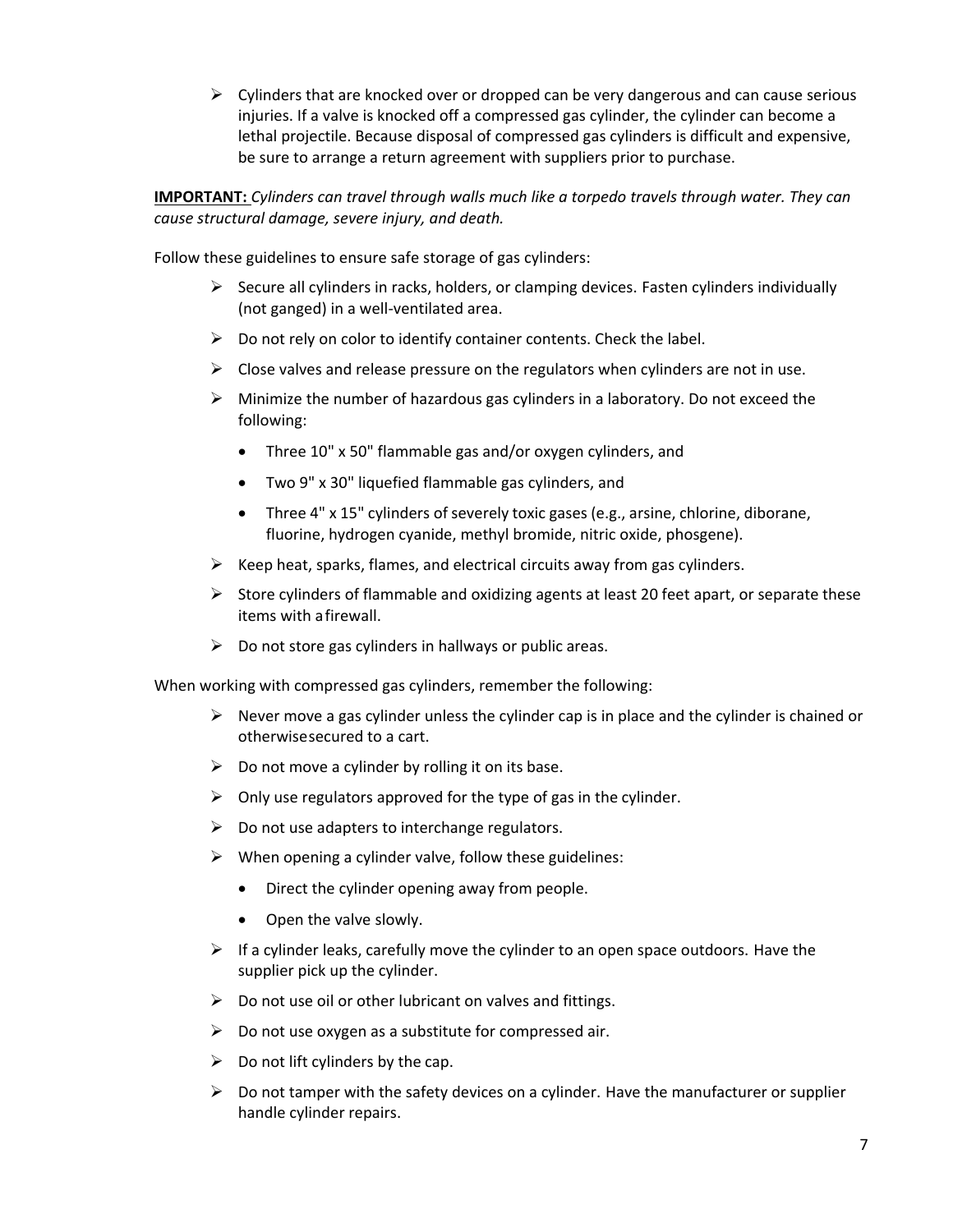- $\triangleright$  Do not change a cylinder's label or color. Do not refill cylinders yourself.
- $\triangleright$  Do not heat cylinders to raise internal pressure.
- $\triangleright$  Do not use compressed gas to clean your skin or clothing.
- $\triangleright$  Do not completely empty cylinders. Maintain at least 30 psi.
- $\triangleright$  Do not use copper (>65% copper) connectors or tubing with acetylene. Acetylene can form explosive compounds with silver, copper, and mercury.
- $\triangleright$  Always wear impact resistant glasses or goggles when working with compressed gases.

# <span id="page-7-0"></span>**3.1.4 Cryogenic Fluids**

Cryogenic fluids, such as liquid air, liquid nitrogen, or liquid oxygen, are used to obtain extremely cold temperatures. Most cryogenic liquids are odorless, colorless, and tasteless when vaporized. When cryogenic liquids are exposed to the atmosphere, however, they create a highly visible and dense fog. All cryogens other than oxygen can displace breathable air and can cause asphyxiation. Cryogens can also cause frostbite on exposed skin and eye tissue.

Cryogens pose numerous hazards. For example, cryogenic vapors from liquid oxygen or liquid hydrogen may cause a fire or explosion if ignited. Materials that are normally noncombustible (e.g., carbon steel) may ignite if coated with an oxygen-rich condensate. Liquefied inert gases, such as liquid nitrogen or liquid helium, are capable of condensing atmospheric oxygen and causing oxygen entrapment or enrichment in unsuspected areas. Extremely cold metal surfaces are also capable of entrapping atmospheric oxygen. Additional hazards associated with cryogenic liquids include the following:

| <b>Cryogenic Hazard</b>          |                                            |  |  |  |
|----------------------------------|--------------------------------------------|--|--|--|
| <b>Cryogenic Hazard Source</b>   | <b>Hazard</b>                              |  |  |  |
| Hydrogen, methane, and acetylene | Gases are flammable                        |  |  |  |
| Oxygen                           | Increases the flammability of combustibles |  |  |  |
| Liquefied inert gases            | Possible oxygen entrapment                 |  |  |  |
| <b>Extremely cold surfaces</b>   | Oxygen atmosphere may condense             |  |  |  |

Because the low temperatures of cryogenic liquids may affect material properties, take care to select equipment materials accordingly.

Follow these guidelines when working with cryogenic liquids:

- $\triangleright$  Anyone working or handling cryogenic materials at WTAMU must complete WTAMU cryogenic materials training on TrainTraq prior to initiation of work with cryogenic materials.
- $\triangleright$  Before working with cryogenic liquids, acquire a thorough knowledge of cryogenic procedures, equipment operation, safety devices, material properties, and protective equipment usage.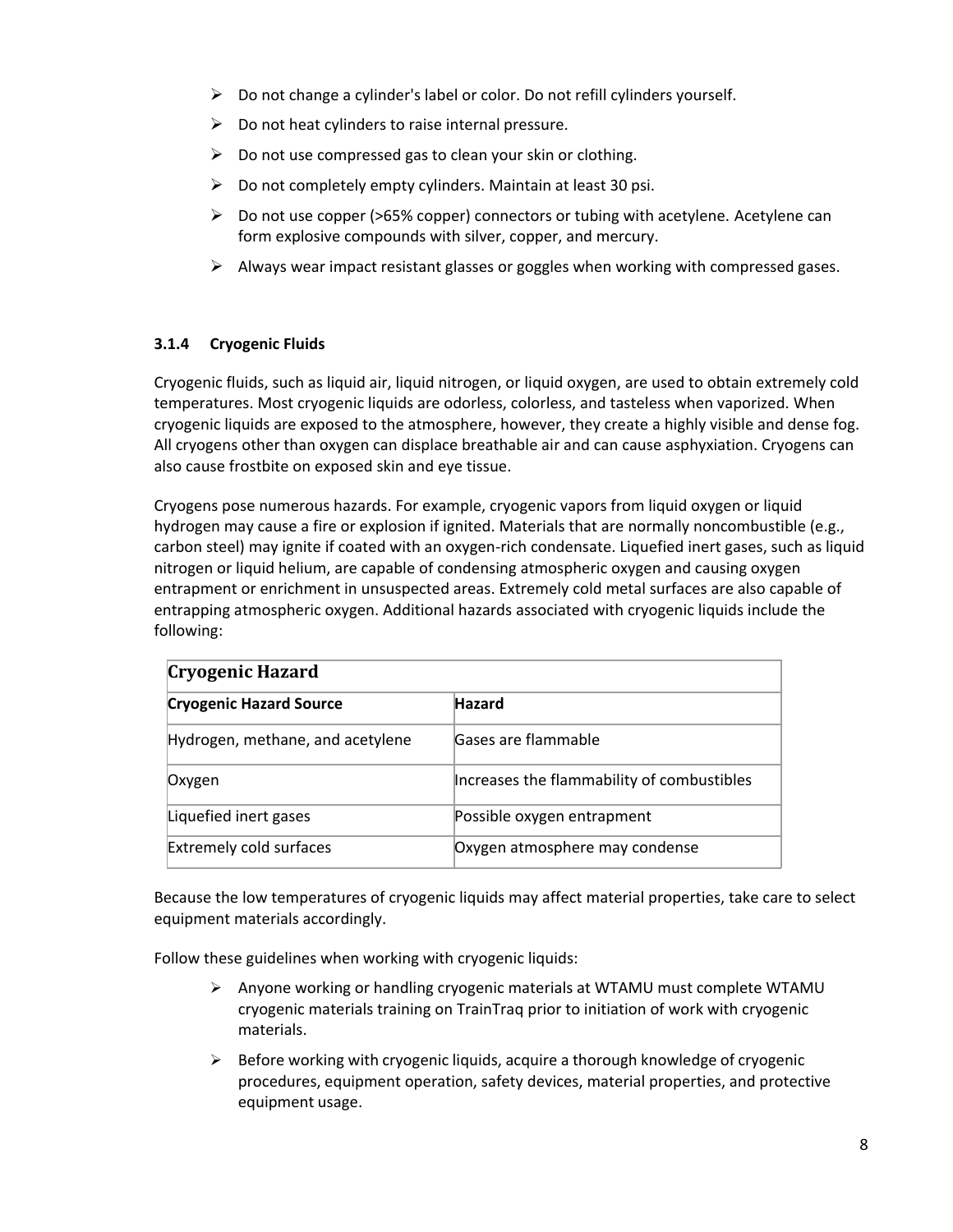- $\triangleright$  Keep equipment and systems extremely clean.
- $\triangleright$  Avoid skin and eye contact with cryogenic liquids. Do not inhale cryogenic vapors.
- $\triangleright$  Pre-cool receiving vessels to avoid thermal shock and splashing.
- $\triangleright$  Use tongs to place and remove items in cryogenic liquid.
- $\triangleright$  When discharging cryogenic liquids, purge the line slowly. Only use transfer lines specifically designed for cryogenic liquids.
- $\triangleright$  Rubber and plastic may become very brittle in extreme cold. Handle these items carefully when removing them from cryogenic liquid.
- $\triangleright$  Store cryogenic liquids in double-walled, insulated containers (e.g., Dewar flasks).
- $\triangleright$  To protect yourself from broken glass if the container breaks or implodes, tape the exposed glass on cryogenic containers.
- $\triangleright$  Do not store cylinders of cryogenic liquids in hallways or other public areas.

**IMPORTANT:** *Be aware of the tremendous expansion and threat of asphyxiation when a cryogenic liquid vaporizes at room temperature.*

#### <span id="page-8-0"></span>**3.1.5 Electrophoresis**

Electrophoresis equipment may be a major source of electrical hazard in the laboratory. The presence of high voltage and conductive fluid in this apparatus presents a potentially lethal combination. Many people are unaware of the hazards associated with this apparatus; even a standard electrophoresis operating at 100 volts can deliver a lethal shock at 25 milliamps. In addition, even a slight leak in the device tank can result in a serious shock.

Protect yourself from the hazards of electrophoresis and electrical shock by taking these precautions:

- $\triangleright$  Use physical barriers to prevent inadvertent contact with the apparatus.
- $\triangleright$  Use electrical interlocks.
- $\triangleright$  Frequently check the physical integrity of the electrophoresis equipment.
- $\triangleright$  Use warning signs to alert others of the potential electrical hazard.
- $\triangleright$  Use only insulated lead connectors.
- $\triangleright$  Turn the power off before connecting the electrical leads.
- $\triangleright$  Connect one lead at a time using one hand only.
- $\triangleright$  Ensure that your hands are dry when connecting the leads.
- $\triangleright$  Keep the apparatus away from water and water sources.
- $\triangleright$  Turn the power off before opening the lid or reaching into the chamber.
- $\triangleright$  Do not disable safety devices.
- $\triangleright$  Follow the equipment operating instructions.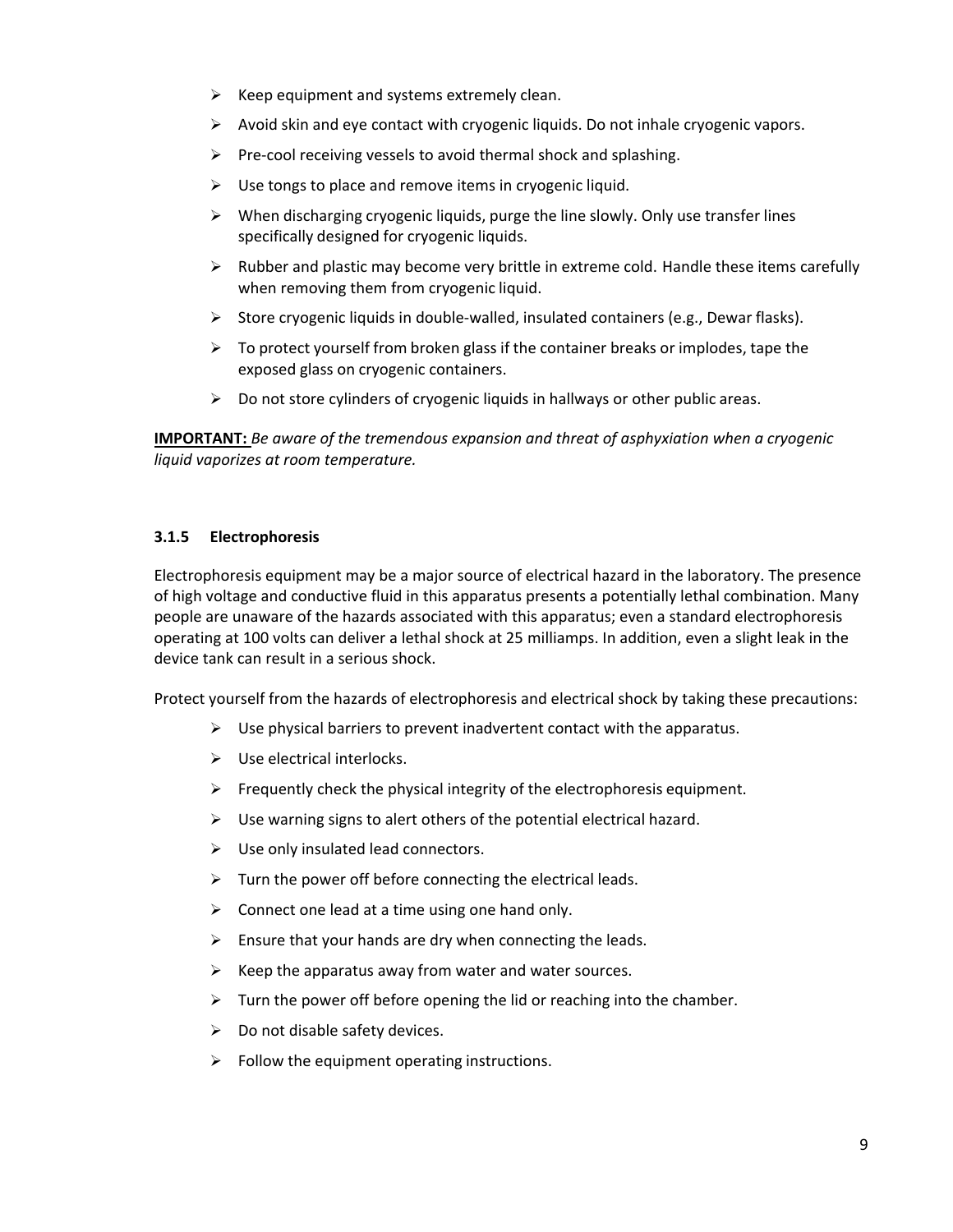#### <span id="page-9-0"></span>**3.1.6 Glassware**

Accidents involving glassware are a leading cause of laboratory injuries. To reduce the chance of cuts or punctures, use common sense when working with glassware. In addition, follow special safety precautions for tasks that involve unusual risks.

Follow these practices for using laboratory glassware safely:

- $\triangleright$  Prevent damage to glassware during handling and storage.
- $\triangleright$  Inspect glassware before and after each use. Discard or repair any cracked, broken, or damagedglassware into broken glass containers.
- $\triangleright$  Thoroughly clean and decontaminate glassware after each use.
- $\triangleright$  When inserting glass tubing into rubber stoppers, corks, or tubing, follow these guidelines:
	- Use adequate hand protection.
	- Lubricate the tubing.
	- Hold hands close together to minimize movement if the glass breaks.
- $\triangleright$  When possible, substitute plastic or metal connectors for glass connectors.
- $\triangleright$  Large glass containers are highly susceptible to thermal shock. Heat and cool large glass containers slowly.
- $\triangleright$  Use Pyrex or heat-treated glass for heating operations.
- $\triangleright$  Leave at least 10 percent air space in containers with positive closures.
- $\triangleright$  Never use laboratory glassware to serve food or drinks.
- $\triangleright$  Use thick-walled glassware for vacuum operation.
- $\triangleright$  Use round-bottomed glassware for vacuum operations. Flat-bottomed glassware is not as strong as round- bottomed glassware.

**NOTE:** *Do not use chromic acid to clean glassware. Use a standard laboratory detergent. Chromic acid is extremely corrosive and expensive to dispose of. Chromic acid must not be disposed in the sanitary sewer system.*

Follow these safety guidelines for handling glassware:

- $\triangleright$  When handling cool flasks, grasp the neck with one hand and support the bottom with the otherhand.
- $\triangleright$  Lift cool beakers by grasping the sides just below the rim. For large beakers, use two hands: one on the side and one supporting the bottom.
- $\triangleright$  Never carry bottles by their necks.
- $\triangleright$  Use a cart to transport large bottles of dense liquid.

Follow these guidelines for handling and disposing of broken glass:

 $\triangleright$  Do not pick up broken glass with bare or unprotected hands. Use a brush and dustpan to clean up broken glass. Remove broken glass in sinks by using tongs for large pieces and cotton held by tongs for small pieces and slivers.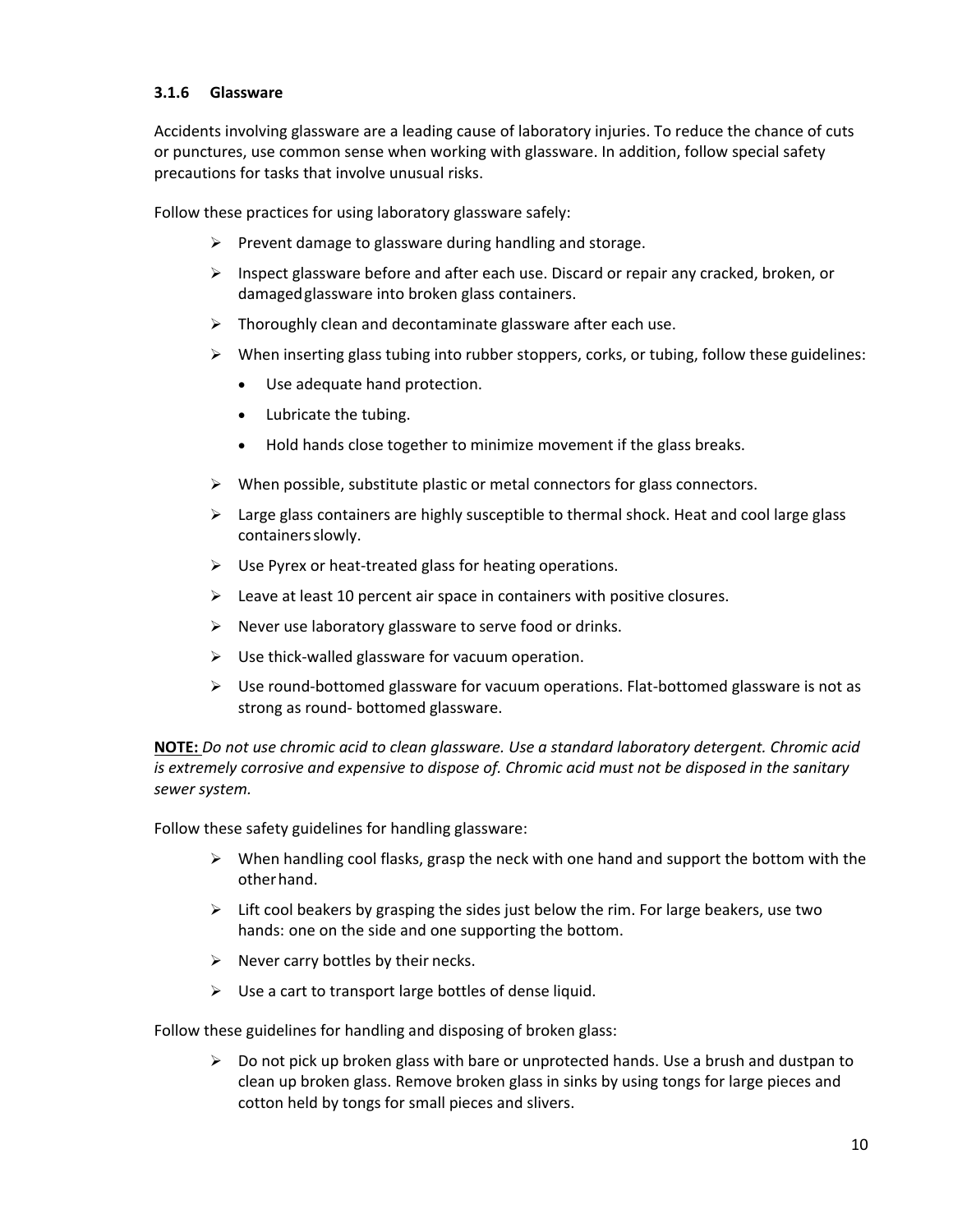- $\triangleright$  Glass contaminated with biological, chemical, or radioactive materials must be decontaminatedbefore disposal or be disposed of as hazardous waste.
- $\triangleright$  Place the broken glass in a broken glass container. Broken glass containers are provided by AR-EHS and are located in every laboratory.

Some laboratory heating procedures involve an open flame. Common hazards associated with laboratory heating devices include electrical hazards, fire hazards, and hot surfaces. Devices that supply heat for reactions or separations include the following:

- $\triangleright$  Open flame burners
- $\triangleright$  Hot plates
- $\triangleright$  Heating mantles
- $\triangleright$  Oil and air baths
- $\triangleright$  Hot air guns
- Ovens
- $\triangleright$  Furnaces
- $\triangleright$  Ashing systems

Before using any electrical heating device, follow these guidelines:

- $\triangleright$  Ensure that heating units have an automatic shutoff to protect against overheating.
- $\triangleright$  Ensure that heating devices and all connecting components are in good working condition.
- $\triangleright$  Heated chemicals can cause more damage, more quickly than would the same chemicals at alower temperature.
- $\triangleright$  Heating baths should be equipped with timers to ensure that they turn on and off at appropriate times.
- $\triangleright$  Use a chemical fume hood when heating flammable or combustible solvents. Arrange the equipment so that escaping vapors do not contact heated or sparking surfaces.
- $\triangleright$  Use non-asbestos thermal-heat resistant gloves to handle heated materials and equipment.
- $\triangleright$  Perchloric acid digestions must be conducted in a perchloric acid fume hood.
- $\triangleright$  Minimize the use of open flames.

**RULE OF THUMB:** *Reaction rates double for each 10°C increase in temperature.*

**IMPORTANT:** *Never leave an open flame unattended.*

#### <span id="page-10-0"></span>**3.1.7 Pressurized Systems**

The following guidelines are for the safe use of pressurized systems:

 $\triangleright$  Do not conduct a reaction in, or apply heat to, a closed system apparatus unless the equipment is designed and tested to withstand pressure.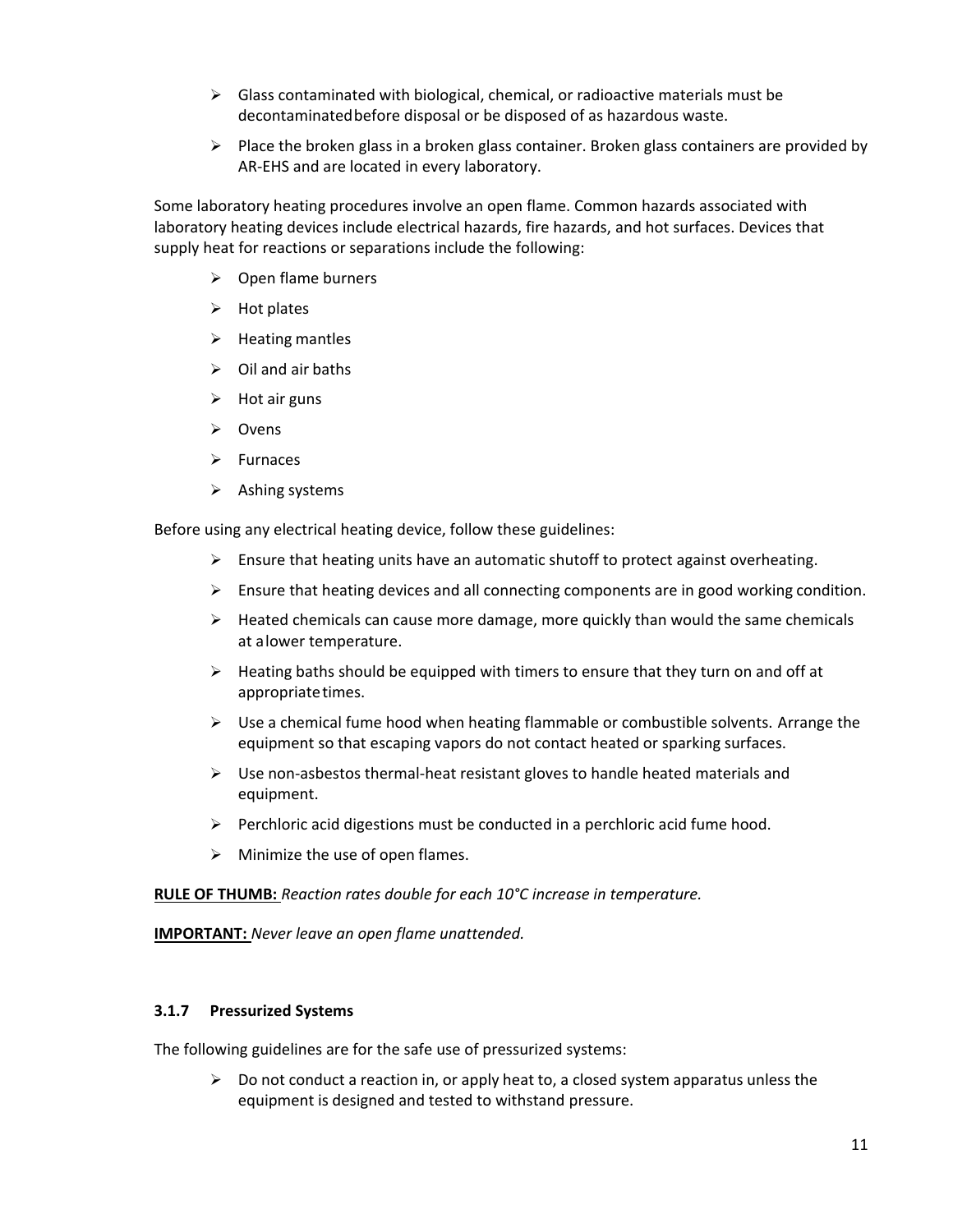- $\triangleright$  Pressurized systems should have an appropriate relief valve.
- $\triangleright$  Pressurized systems must be fully shielded and should not be conducted in an occupied space until safe operation has been assured. Until safe operation is assured, remote operation is mandatory.

Safety points to remember:

- $\triangleright$  Minimize risk and exposure.
- $\triangleright$  Identify and assess all hazards and consequences.
- $\triangleright$  Use remote manipulations whenever possible.
- $\triangleright$  Minimize pressure, volume, and temperature.
- $\triangleright$  Design conservatively.
- $\triangleright$  Use material with a predictably safe failure mode.
- $\triangleright$  Ensure that the components of the pressurized system will maintain structural integrity at the maximum allowable working pressure. Avoid material that may become brittle.
- $\triangleright$  Operate within the original design parameters.
- $\triangleright$  Provide backup protection (e.g., pressure relief valves, fail-safe devices).
- $\triangleright$  Use quality hardware.
- $\triangleright$  Use protective shield or enclosures.
- $\triangleright$  Use tie-downs to secure tubing and other equipment.
- $\triangleright$  Do not leave a pressurized system unattended.

**IMPORTANT:** *Normally pressurized systems should not include glass components unless they are specially designed and intended for that purpose.*

#### <span id="page-11-0"></span>**3.1.8 Refrigerators/Freezers**

Using a household refrigerator to store laboratory chemicals is extremely hazardous for several reasons. Many flammable solvents are still volatile at refrigerator temperatures. Refrigerator temperatures are typically higher than the flashpoint of most flammable liquids. In addition, the storage compartment of a household refrigerator contains numerous ignition sources including thermostats, light switches, and heater strips. Furthermore, the compressor and electrical circuits, located at the bottom of the unit where chemical vapors are likely to accumulate, are not sealed.

Laboratory-safe and explosion-proof refrigerators typically provide adequate protection for chemical storage in the laboratory. Laboratory-safe refrigerators, for example, are specifically designed for use with flammables since the sparking components are located on the exterior of the refrigerator. Explosion-proof refrigerators are required in areas that may contain high levels of flammable vapors (e.g., chemical storage rooms with large quantities of flammables).

Follow these rules for using refrigerators in the laboratory:

- $\triangleright$  Never store flammable chemicals in a household refrigerator.
- $\triangleright$  Do not store food or drink in a laboratory refrigerator/freezer.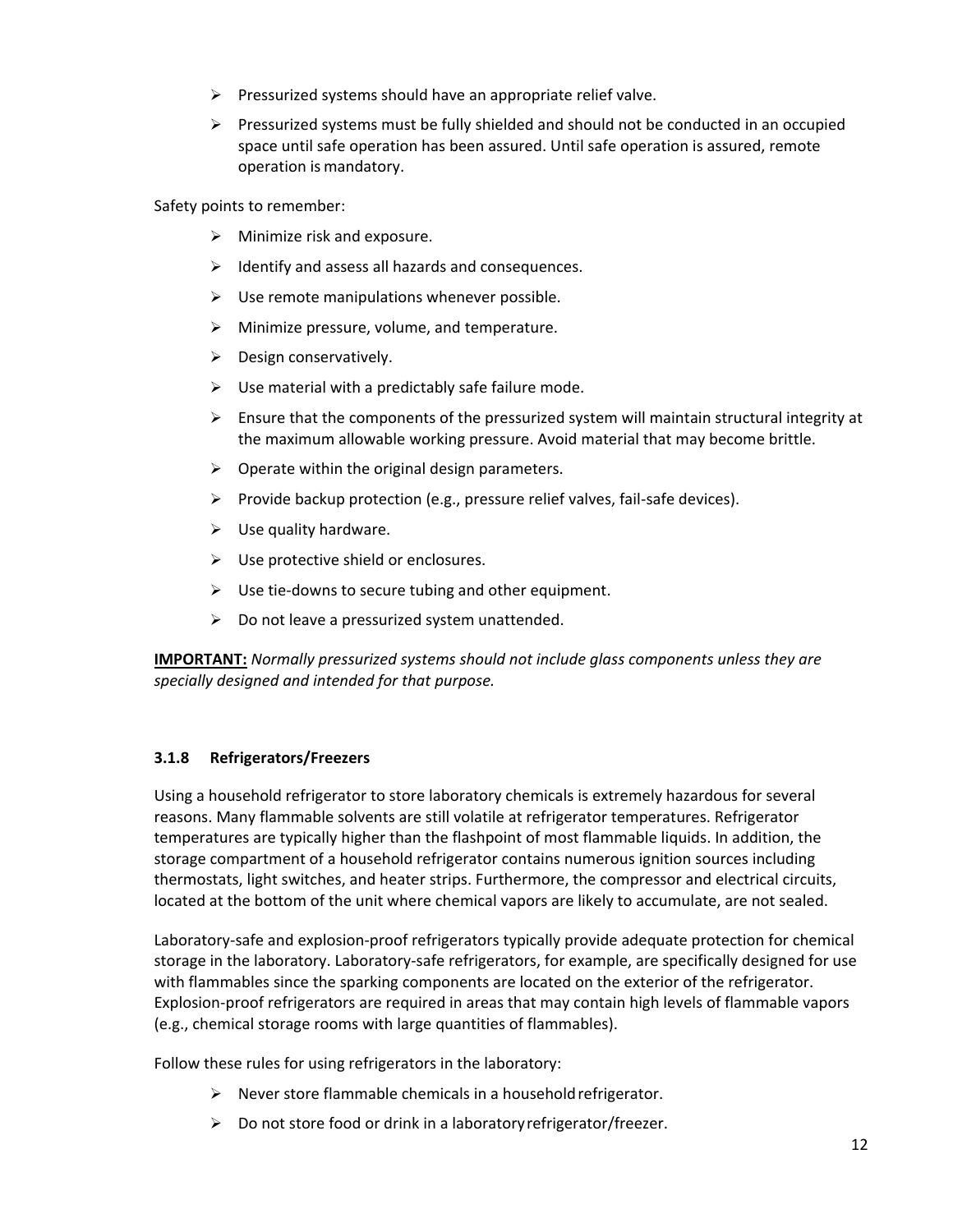- $\triangleright$  Ensure that all refrigerators are clearly labeled to indicate suitable usage.
- $\triangleright$  A manufacturer label should identify laboratory-safe and explosion-proof refrigerators.
- "Not Safe for Flammable Storage" labels are available from AR-EHS.
- $\triangleright$  Refrigerators used to hold food must be labeled "For Food Only".

#### <span id="page-12-0"></span>**3.1.9 Vacuum Systems**

Vacuum systems pose severe implosion hazards. Follow these guidelines and requirements to ensure system safety:

- $\triangleright$  Ensure that pumps have belt guards in place during operation.
- $\triangleright$  Ensure that service cords and switches are free from defects.
- $\triangleright$  Always use a trap on vacuum lines to prevent liquids from being drawn into the pump, house vacuum line, or water drain.
- $\triangleright$  Use a double trap with disinfectant when working with biohazardous materials
- $\triangleright$  Replace and properly dispose of vacuum pump oil that is contaminated with condensate. Used pump oil must be disposed of as hazardous waste.
- $\triangleright$  Place a pan under pumps to catch oil drips.
- $\triangleright$  Do not operate pumps near containers of flammable chemicals.
- $\triangleright$  Do not place pumps in an enclosed, unventilated cabinet.

**IMPORTANT:** *All vacuum equipment is subject to possible implosion. Conduct all vacuum operations behind a table shield or in a fume hood.*

**CAUTION:** *Do not underestimate the pressure differential across the walls of glassware that can be created by a water aspirator.*

The glassware used with vacuum operations must meet the following requirements:

- $\triangleright$  Only heavy-walled round-bottomed glassware should be used for vacuum operations. The only exception to this rule is glassware specifically designed for vacuum operations, such as an Erlenmeyer filtrationflask.
- $\triangleright$  Wrap exposed glass with tape to prevent flying glass if an implosion occurs.
- $\triangleright$  Carefully inspect vacuum glassware before and after each use. Discard any glass that is chipped,scratched, broken, or otherwise stressed.
- $\triangleright$  Glass desiccators often have a slight vacuum due to contents cooling. When using desiccators, follow these guidelines:
	- When possible, use molded plastic desiccators with high tensile strength.
	- For glass desiccators, use a perforated metal desiccator guard.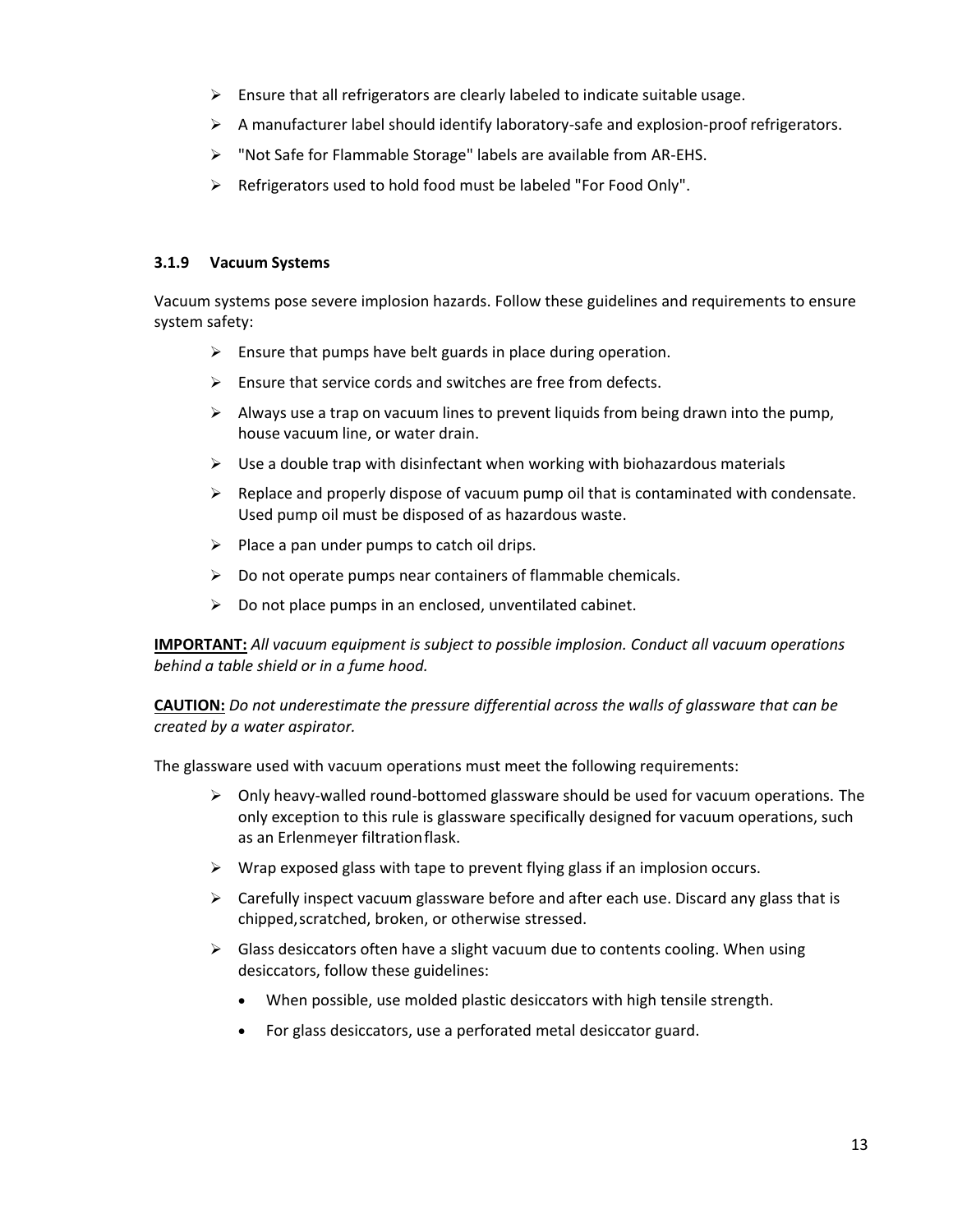#### <span id="page-13-0"></span>**3.1.10 Cold Trap**

A cold trap is a condensing device to prevent moisture contamination in a vacuum line. Guidelines for using a cold trap include:

- $\triangleright$  Locate the cold trap between the system and vacuum pump.
- $\triangleright$  Ensure that the cold trap is of sufficient size and cold enough to condense vapors present in the system.
- $\triangleright$  Check frequently for blockages in the cold trap.
- $\triangleright$  Use isopropanol/dry ice or ethanol/dry ice instead of acetone/dry ice to create a cold trap. Isopropanoland ethanol are cheaper, less toxic, and less prone to foam.
- $\triangleright$  Do not use dry ice or liquefied gas refrigerant bath as a closed system. These can create uncontrolledand dangerously high pressures.

#### <span id="page-13-1"></span>**3.1.11 Disinfectant Trap**

A disinfectant trap should be used in-line when a vacuum is used with hazardous biological materials.

#### <span id="page-13-2"></span>3.2 Hazards Associated With Laboratory Animals

Any research or instructional use of hazardous materials in live animals requires permission from the Institutional Care and Use Committee (IACUC). An animal use authorization must be obtained prior to work with any vertebrate animals. AR-EHS must be advised before any researcher may acquire, house, or use animals.

**IMPORTANT:** *With the increasing prevalence of animal testing, there comes a greater need to protect researchers. Consider both the direct hazards associated with research animals and the hazardous metabolic byproducts produced by research animals.*

Animal research or testing with toxic chemicals (including known or suspected carcinogens) may produce aerosols, dusts, or metabolic byproducts that contain toxicants. The animal bedding, equipment, and surrounding atmosphere may become contaminated.

When working with research animals and toxic chemicals, always wear gloves and button your laboratory coat. If aerosol production cannot be controlled, use a respirator. A respirator with a HEPA filter will protect you from airborne particulates, but it will not protect you from chemical vapors. Wetting animal bedding before cleanup will help reduce aerosols.

#### <span id="page-13-3"></span>**3.2.1 Animals and Infectious Agents**

Personnel performing animal research with infectious agents or working with animals that carry potential zoonoses must utilize isolation procedures. The extent of isolation must be appropriate for the infection risk. All work with these agents and animals that could shed these agents must be approved by the appropriate dean, department head, IACUC and Instutional Biosafety Committee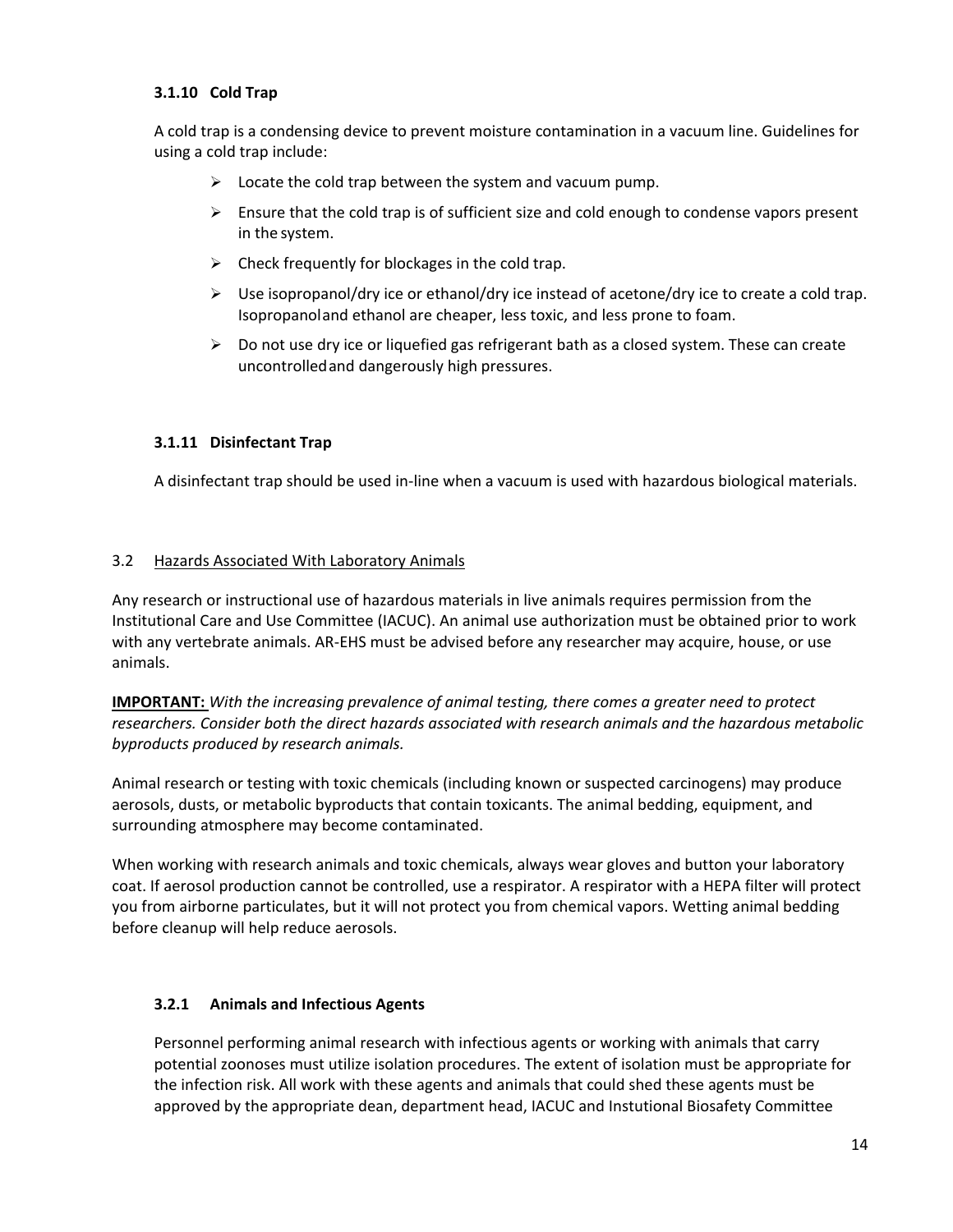(IBC).

Examples of zoonotic diseases that pose a hazard to humans include the following:

- $\triangleright$  Brucellosis
- $\triangleright$  Salmonellosis
- $\triangleright$  Shigellosis
- $\triangleright$  Pasteurellosis
- $\triangleright$  Tularemia
- $\triangleright$  Tuberculosis
- $\triangleright$  Ringworm
- $\triangleright$  Herpes B-virus
- $\triangleright$  Rabies
- $\triangleright$  Viral hepatitis
- Q Fever

Conduct work with infectious agents according to good laboratory procedures and containment practices. For information on proper disposal methods, refer to the Biological Safety Procedure.

# <span id="page-14-0"></span>**3.2.2 Animals and Recombinant Genetic Materials**

Animal research with recombinant DNA (rDNA) must be conducted in accordance with WTAMU IBC requirements. Because containment and disposition is a critical concern, all experiments involving rDNA or genetically altered animals (including recombinants, transgenics, and mosaics) must receive prior approval from the IBC and potentially the NIH. Contact AR-EHS for information. Additionally, permits to use radioisotopes must be acquired through AR-EHS.

# <span id="page-14-1"></span>**3.2.3 Mechanical Injury Hazards**

Mechanical injury is the most common hazard associated with animal research. Animals are capable of inflicting extensive injury to humans. Most research animals can bite or scratch. Livestock, large animals, and primates can bite, batter, or crush. Because disease and infection are easily spread by bites and scratches, researchers must take special care when working with animals.

# <span id="page-14-2"></span>**3.2.4 Animal Allergies**

Researchers who work with animals may develop allergic reactions, including rhinitis, conjunctivitis, asthma, and dermatitis. Symptoms of animal allergy may include nasal congestion, sneezing, watery eyes, hives, and eczema. Rabbits and rodents are the most common research animals that cause severe allergic reactions. Animal dander, fur, bedding, urine, saliva, and tissues are the primary sources of allergic antigens. Mold spores and proteins in animal feed may also act as antigens.

To reduce exposure to animal allergens, minimize the generation of aerosols and dust, and wear